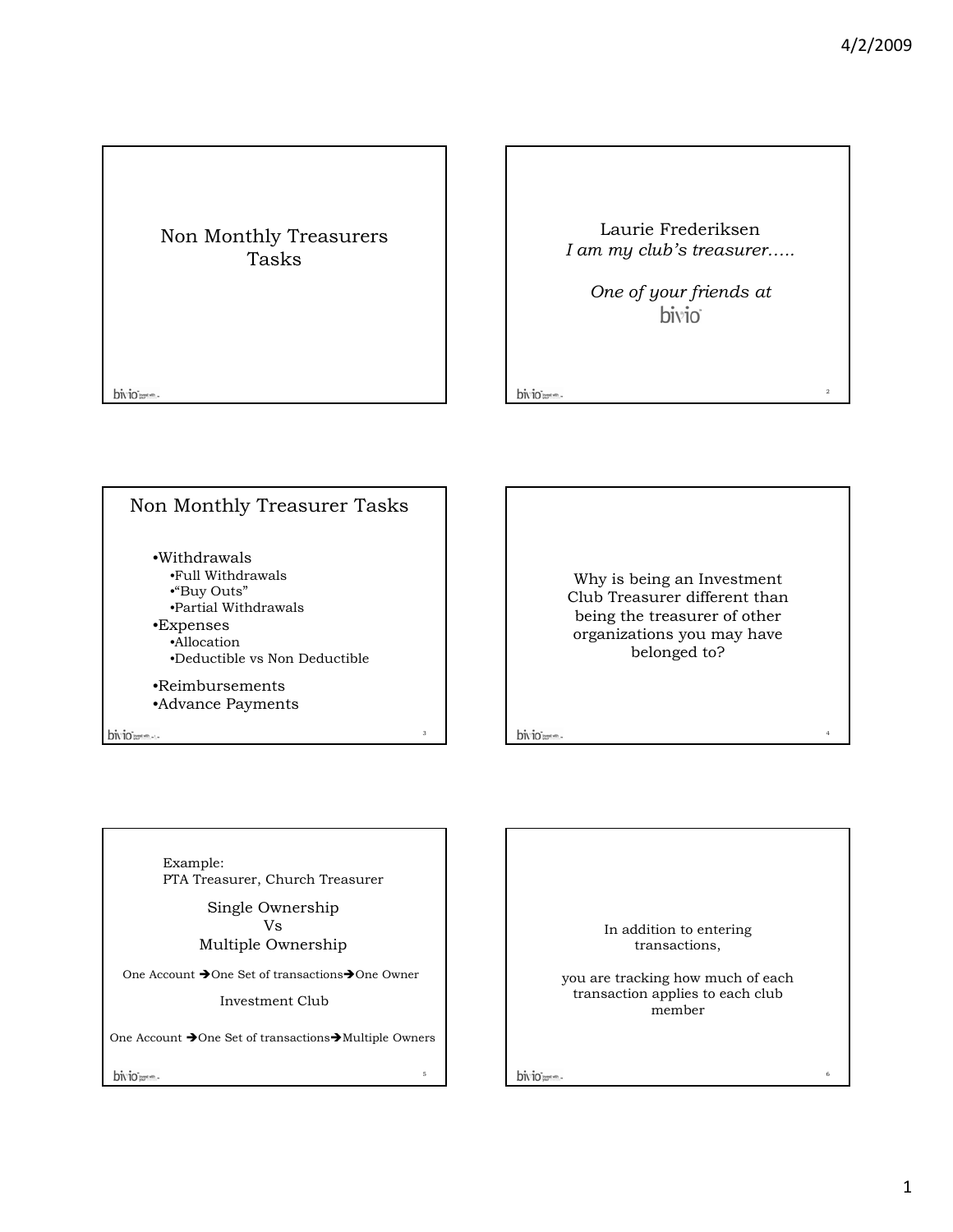8

10

12

Transactions are allocated to members as they occur, based on their ownership percentages at that time

bivio-

at the beginning,

your club will probably think,

we'll all put in the same amount of money on the same date and share all our expenses equally!

That's easy to understand!

Except…

bivio-

7

9

## Life Happens

People miss payments for legitimate reasons People will have times where they can't contribute as much as they used to People will need some of the money they've invested in your club People may want to join your club

Under these circumstances, it becomes more complicated for your treasurer to enter transactions and keep everyone "equal"

bivio prom-

Trying to do so is going to lead your treasurer into trouble

But,

That is no reason you can't have a healthy, well functioning investment club

Because,

Your treasurer can easily account for everyone having different ownership

bivio pres-

11

Partnership Accounting

Unit Based Accounting

bivio men-

bivio-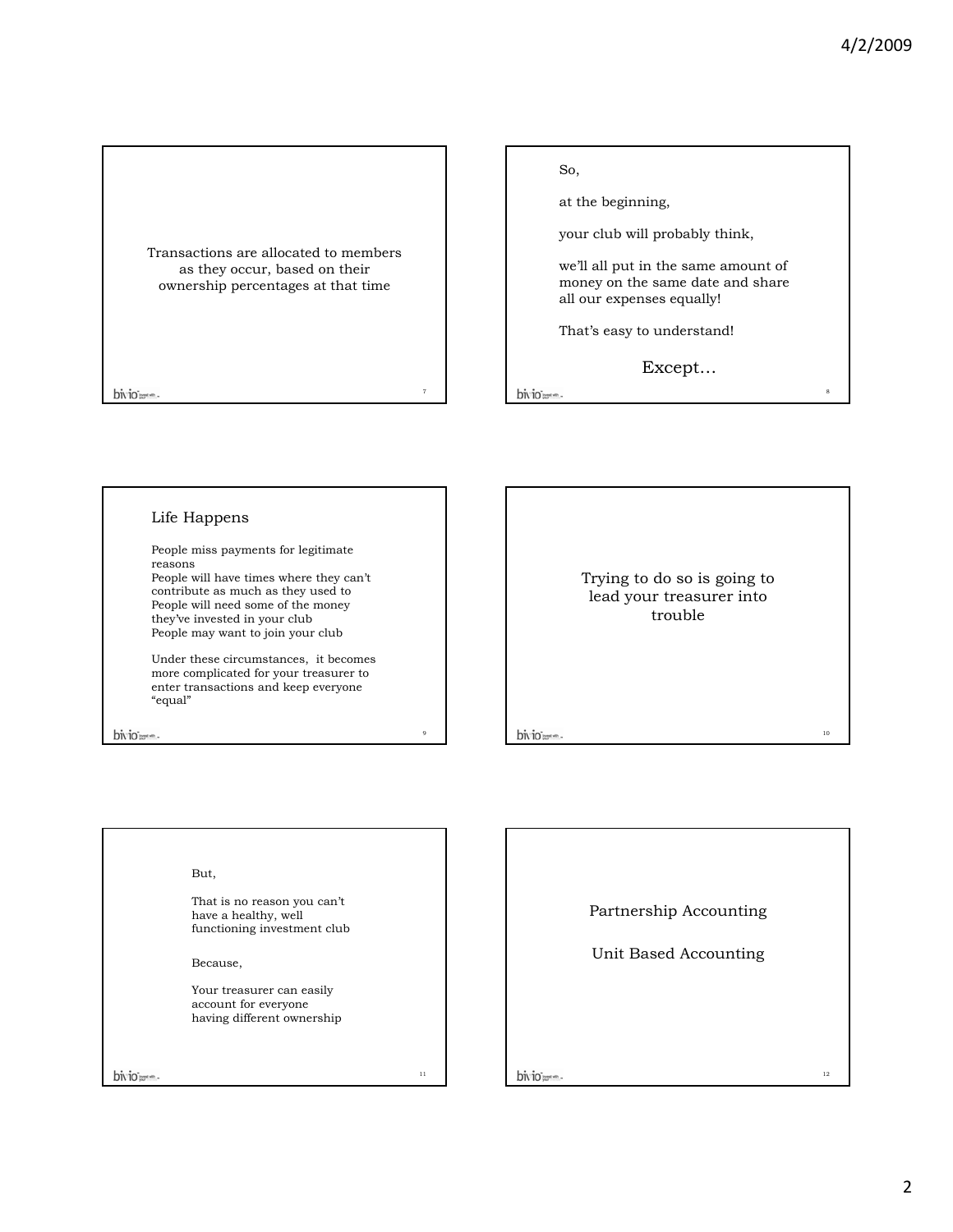







To account for ownership correctly, certain club transactions need to be entered in specific ways

Cash contributions from club members need to be entered as Payments using the Payment form

Asset removal by members needs to be entered as a withdrawal using the withdrawal form

You need to follow the path to keep your job simple

```
bivio .......
```
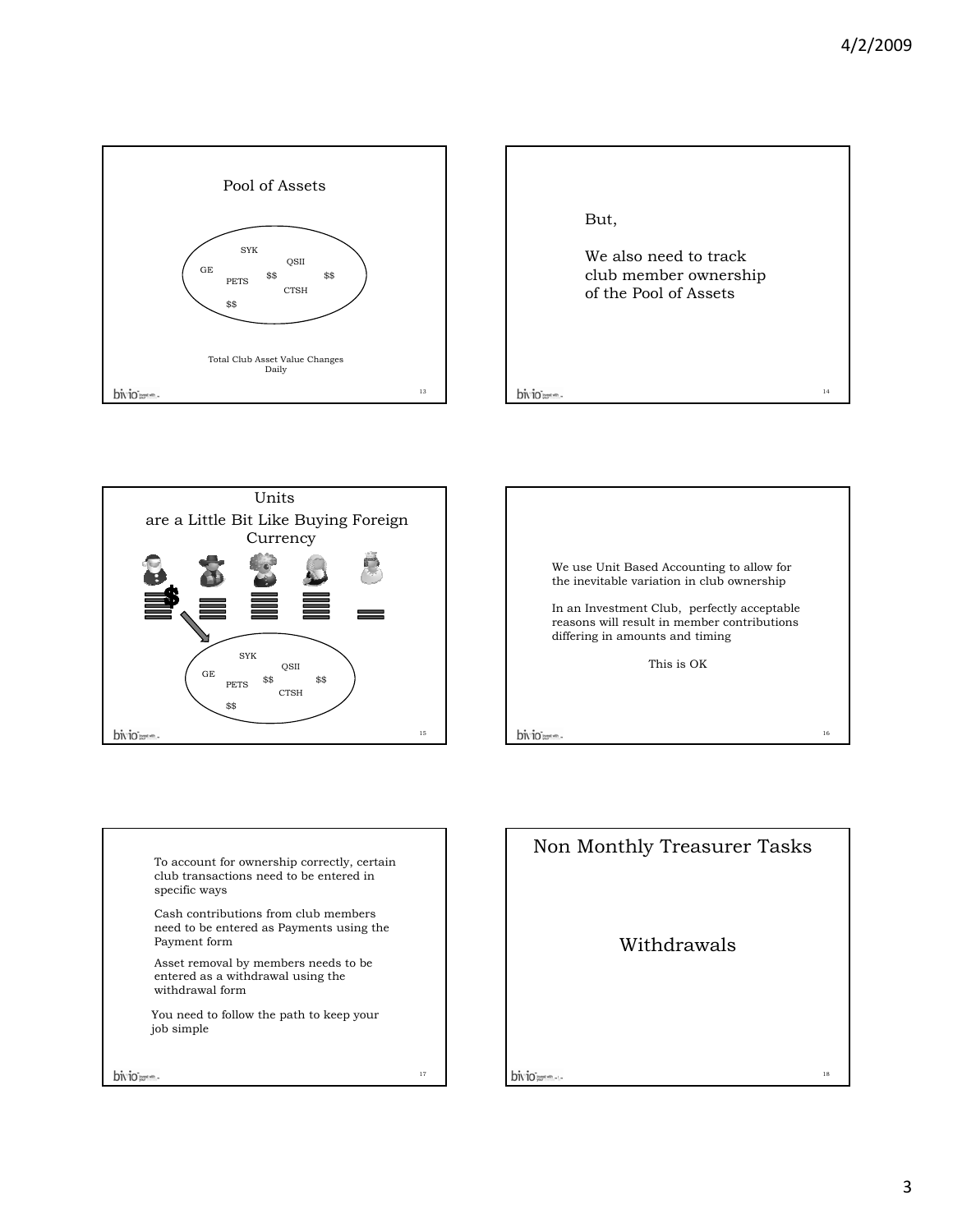## *Non Monthly Treasurer Tasks-Withdrawals*

Somebody Wants to Withdraw

Now What?

DO NOT JUST WRITE THEM A CHECK !!!!

Why Not???

19

23

bivio mente



| Non Monthly Treasurer Tasks-Withdrawals                                             |    |
|-------------------------------------------------------------------------------------|----|
| You Cannot Process A Withdrawal Until                                               |    |
| Step 1-You know what your club partnership<br>agreement says                        |    |
| Step 2-You know your club accounts are reconciled                                   |    |
| Step 3-You have created a "Pending Withdrawals"<br>account                          |    |
| Step 4-You know how you will pay off the<br>withdrawing member<br>— Stock<br>— Cash |    |
| — Both                                                                              |    |
|                                                                                     |    |
|                                                                                     | 21 |



bivio mento.

22



**7. Value of the Partnership.** The current value of the assets of the partnership, less the current value of the liabilities of the partnership, (hereinafter referred to as the "value of the partnership") shall be determined as of a regularly scheduled date and time ("valuation date") preceding the date of each periodic meeting determined by the Club.

Suggestion:

Valuation Date for Withdrawals be 2 business Days Before Club Meeting Date

Withdrawal valuation date can be different than member Payment Valuation Date

bivio menu

*Non Monthly Treasurer Tasks-Withdrawals* Partnership Agreement-Paragraph 18 **18. Voluntary Withdrawal (Partial or Full) of a Partner.** Any partner may withdraw a part or all of the value of his capital account in the partnership and the partnership shall continue as a taxable entity. The partner withdrawing a part or all of the value of his capital account shall give notice of such intention in writing to the Secretary. Written notice shall be deemed to be received as of the first meeting of the<br>partnership at which it is presented. If written notice is received between meetings<br>it will be treated as received at the first following meetin In making payment, the value of the partnership as set forth in the valuation<br>statement prepared for the first meeting following the meeting at which notice is<br>received from a partner requesting a partial or full withdrawa The partnership shall pay the partner who is withdrawing a portion or all of the value of his capital account in the partnership in accordance with paragraph 20 of this Agreement. 24bivio<sub>nne</sub>...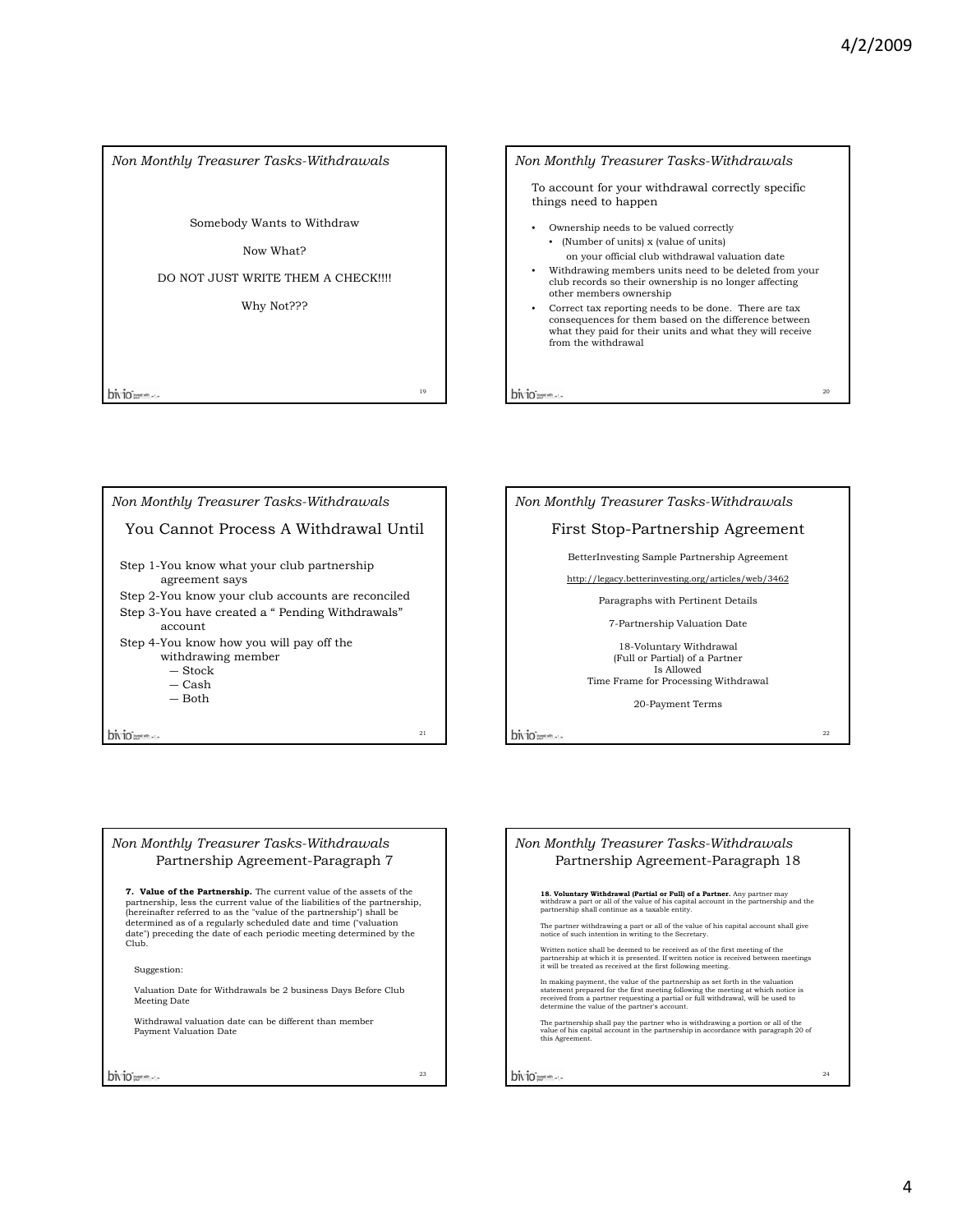





account being withdrawn, or (ii) the value of the capital account being withdrawn, less the actual cost to the partnership of selling securities to obtain cash to meet the withdrawal. The amount being withdrawn shall be paid within 10 days after the valuation date used in determining the withdrawal amount. **Suggested Wording:** Where cash is transferred, the partnership

shall transfer to the partner (or other appropriate entity) withdrawing a portion or all of his interest in the partnership, an amount equal to the value of the capital account being withdrawn, less the actual cost to the partnership of selling securities to obtain cash to meet the withdrawal. The amount being withdrawn shall be paid within 20 days after the valuation date used in determining the  $\frac{1}{27}$  withdrawal amount.



*Non Monthly Treasurer Tasks-Withdrawals* Step 2-Reconcile Club Accounts

• Cash

- Number of Shares of Stock
- Member Payments
- Expenses
- Income Received
- Investment Transactions Entered Correctly

```
bivio menu
```
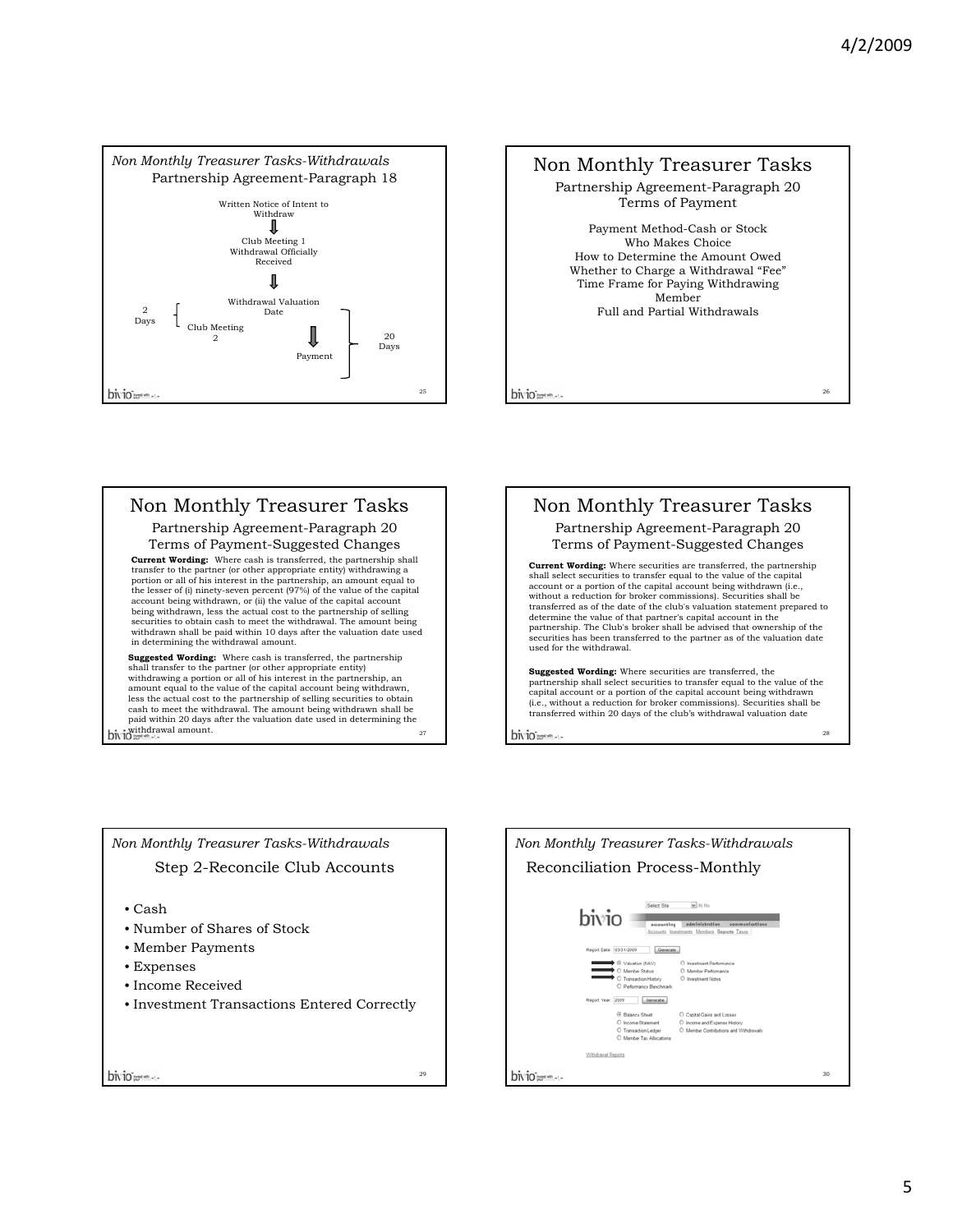| hivio<br>Valuation PAID for 12/21/2008                                                                                                      |                |                 |                         | Stores Held, Cost Basis per Stare, Total Cost Basis, Price per Stare, Market Value, Universited Services / Persent of Total |                           |                            | <b>Mill Miles</b>                                                |                                                          | Verify<br>Cash |                                                                       |                                                                    |                                        |
|---------------------------------------------------------------------------------------------------------------------------------------------|----------------|-----------------|-------------------------|-----------------------------------------------------------------------------------------------------------------------------|---------------------------|----------------------------|------------------------------------------------------------------|----------------------------------------------------------|----------------|-----------------------------------------------------------------------|--------------------------------------------------------------------|----------------------------------------|
| Engnished Technology Solutions Earp. (5 crisis                                                                                              | 100 MWH        | <b>SYLKOM</b>   | 3.103.95                | 18.0600                                                                                                                     | 1.806.90                  | <b>J1 857 951</b>          | -<br>P IAL                                                       |                                                          |                |                                                                       |                                                                    |                                        |
| <b>Banahar Earp (III)</b>                                                                                                                   | <b>M. MARI</b> | 69.2529         | 2,423.93                | 56.6100                                                                                                                     | 1.961.35                  | (441.80)                   | 6.0%                                                             |                                                          |                |                                                                       |                                                                    |                                        |
| Factbat Research Business Inc.////                                                                                                          | <b>AD DODG</b> | 45,7421         | 3.063.37                | AH 2400                                                                                                                     | 3.530.20                  | 1934.971                   | 14.2%                                                            |                                                          |                |                                                                       |                                                                    |                                        |
| Festanal Co. Full                                                                                                                           | 100 3000       | <b>SE RAFIE</b> | 3,454,96                | Tel 8500                                                                                                                    | 3,455.00                  | (196.90)                   | <b>GON</b>                                                       |                                                          |                |                                                                       |                                                                    |                                        |
| Jack Hanny 6, Essentiates Inc., corr.                                                                                                       | 150-5000       | 18 1941         | 2.578.40                | 19.4100                                                                                                                     | 2 811.50                  | 32.10                      | 11.7%                                                            |                                                          |                |                                                                       |                                                                    |                                        |
| <b>Neopen Dara (400)</b>                                                                                                                    | 150, MAR       | 25.5296         | 3 mill like             | TH MAY                                                                                                                      | 2,496.30                  | auti Avi                   | 10.1%                                                            |                                                          |                |                                                                       |                                                                    |                                        |
| <b>Facebook Inc. June</b>                                                                                                                   | 120-3000       | to race         | 4,562.76                | 26,2500                                                                                                                     | <b>STARBO</b>             | (1,426.18)                 | 12.7%                                                            |                                                          |                |                                                                       |                                                                    |                                        |
| <b>Bryaar Corp.com</b>                                                                                                                      | 80,0000        | 43.6429         | 5,091.43                | 36 8500                                                                                                                     | 5, 194, 50                | (1, 0.05, 4.7)             | 12.9%                                                            |                                                          |                |                                                                       |                                                                    |                                        |
| <b>Nees darp</b> are:                                                                                                                       | <b>PS 5000</b> | 33 8229         | 2.374.60                | 22 8400                                                                                                                     | 1.805.80                  | (768.80)                   | 6.5%                                                             |                                                          |                |                                                                       |                                                                    |                                        |
|                                                                                                                                             |                |                 | 29.914.69               |                                                                                                                             | De 176 añ                 | (5.740.04)                 | \$7.1%                                                           |                                                          |                |                                                                       |                                                                    |                                        |
| Cash Assount                                                                                                                                |                |                 | <b>Total Cost Basis</b> | <b>ED AMERITRADE</b><br><b>Bakes</b>                                                                                        |                           |                            |                                                                  | <b>Statement Reporting Period:</b><br><b>OSIGE</b> GISES |                |                                                                       |                                                                    |                                        |
| Suspense                                                                                                                                    |                |                 |                         |                                                                                                                             |                           |                            |                                                                  | Statement for Associat # 121-2370                        |                | Ennouncements                                                         |                                                                    |                                        |
|                                                                                                                                             |                |                 | 510.65                  | <b>COLLEGE</b><br><b>ARRIVERS</b><br>tache or To explaintance and                                                           |                           |                            | aring males seats.                                               | Aug. Buttone but                                         |                | to instruments south also                                             | <b>MSL DIER VOLK D.S. AND TO A</b>                                 |                                        |
|                                                                                                                                             |                |                 | 38,593,42               | <b><i><u>STARTE STAR</u></i></b><br>classica, MI 64101-2256                                                                 |                           |                            | a special cardial card.<br><b>DETAILERED PORTAL ART</b><br>ence. |                                                          |                | and make radioances and decided.<br><b>FRIDA BETWEENERG' CHRYSLER</b> | USE A Monitorial of Viscolarship<br>but work of these entered con- |                                        |
| ×<br>no castros                                                                                                                             |                |                 |                         |                                                                                                                             | <b>Current</b>            | $rac{1}{2}$                | Parties                                                          |                                                          | ---            |                                                                       |                                                                    |                                        |
|                                                                                                                                             |                |                 |                         | <b>Insurance</b><br><b>Cardo</b>                                                                                            | <b>Total</b>              | Value<br>×                 | <b>Sharge</b><br>x                                               | <b>Change</b>                                            | <b>Income</b>  | <b>Vald</b>                                                           | <b>Purifula Alumina</b>                                            |                                        |
|                                                                                                                                             |                |                 |                         | secu.                                                                                                                       | 610.6                     |                            |                                                                  |                                                          |                |                                                                       |                                                                    | hitcher<br><b>SALE</b>                 |
|                                                                                                                                             |                |                 |                         | <b>Manay Market</b><br><b><i><u>Stock Ballance</u></i></b>                                                                  |                           | 9.255.62                   | <b>CLIME IDV</b>                                                 | <b>PT AVA</b>                                            |                |                                                                       |                                                                    |                                        |
|                                                                                                                                             |                |                 |                         | <b>Stocks</b>                                                                                                               | 24,176.45                 | 21.836.30                  | 2,350.25                                                         | 13.0%                                                    | <b>ATALIA</b>  | 179                                                                   |                                                                    |                                        |
|                                                                                                                                             |                |                 |                         | <b>Stout Stocks</b><br>Fax: Income                                                                                          | ×<br>٠                    | ×<br>٠                     | ٠                                                                | ×<br>٠                                                   | ×              | ×<br>٠                                                                |                                                                    |                                        |
|                                                                                                                                             |                |                 |                         | Options                                                                                                                     |                           | ٠                          | ٠                                                                |                                                          |                | ٠                                                                     |                                                                    |                                        |
|                                                                                                                                             |                |                 |                         | Short Options<br>Mutual Pands                                                                                               |                           |                            | ٠<br>$\sim$                                                      |                                                          |                | ×<br>$\sim$                                                           | $\frac{1}{n}$                                                      |                                        |
|                                                                                                                                             |                |                 |                         | Office                                                                                                                      |                           |                            |                                                                  |                                                          |                |                                                                       |                                                                    |                                        |
|                                                                                                                                             |                |                 |                         | <b>Sand</b>                                                                                                                 | 60n. Fell 40              | 621,080.00                 | 6706.08                                                          | 6.9%                                                     | 5404.80        | s.av                                                                  |                                                                    | 25, 55%                                |
|                                                                                                                                             |                |                 |                         | <b>Cash Activity Summers</b>                                                                                                |                           | -                          | <b>Sounded &amp; Expertise Researchy</b>                         |                                                          |                | <b>Parliamento Summers</b>                                            |                                                                    |                                        |
|                                                                                                                                             |                |                 |                         |                                                                                                                             | Games                     | 192<br>≂                   | Reportable<br><b><i><u>bureate</u></i></b>                       | Reporters                                                | <b>VSI</b>     |                                                                       |                                                                    |                                        |
|                                                                                                                                             |                |                 |                         | <b>Opening Balance</b><br><b>Securities Purchased</b>                                                                       | \$4.00<br>(2.052.90)      | (10.431.77) Dealersh       |                                                                  | 652.72<br>$\bar{u}$<br>$\sim$                            |                | \$572.00 Unusiant Gara                                                | Cear Basis As Of - 1201104                                         |                                        |
|                                                                                                                                             |                |                 |                         | Securities Suit                                                                                                             | ×                         | 15,742.00 billeted         |                                                                  | <b>Card</b><br>$\sim$                                    |                | <b>UnautoxCurrent</b>                                                 |                                                                    |                                        |
|                                                                                                                                             |                |                 |                         | Funds Deposited<br>Funds Debursed                                                                                           | 558.22<br><b>Contract</b> | A 417 TO 17840             | Expense                                                          | $\sim$<br>$\sim$                                         |                | Income (Expense)                                                      | Funds Deposited Childrened                                         |                                        |
|                                                                                                                                             |                |                 |                         | <b>Income</b>                                                                                                               | 42.72                     | 673 III Interest           |                                                                  | ٠<br>٠                                                   |                | <b>Tues uniform</b>                                                   |                                                                    |                                        |
| <b>TO America de</b><br>Total Securities and Cash Rocounts<br>Total Number of Valuation Units to Date 2, 344 701898<br>Viature of Cine Unit |                |                 |                         | Expense<br>Other                                                                                                            | 1,652.00                  | Form.<br>13,000 Feb. Colum |                                                                  | ×<br>$\sim$                                              | ٠              | Received Club                                                         |                                                                    | \$18.576.17<br>(4,942.5m)<br>A 417 111 |

| Non Monthly Treasurer Tasks-Withdrawals                                      |                    |                                                                                                                                                                                                                                                                                                                                                                                                                                                                                                         |                 |                 |                                   |                                   |                         |                                  |                  |                                    | Verify<br>Number         |                                                                                         |
|------------------------------------------------------------------------------|--------------------|---------------------------------------------------------------------------------------------------------------------------------------------------------------------------------------------------------------------------------------------------------------------------------------------------------------------------------------------------------------------------------------------------------------------------------------------------------------------------------------------------------|-----------------|-----------------|-----------------------------------|-----------------------------------|-------------------------|----------------------------------|------------------|------------------------------------|--------------------------|-----------------------------------------------------------------------------------------|
| bivio                                                                        |                    |                                                                                                                                                                                                                                                                                                                                                                                                                                                                                                         |                 |                 |                                   |                                   |                         |                                  | Hi Ho            |                                    | Ωf                       |                                                                                         |
|                                                                              | <b>Shares Inc.</b> | Cost Basis per Share Total Cost Bosis Price per Share Market Value Unrealized GaintLoss) Percent of Total                                                                                                                                                                                                                                                                                                                                                                                               |                 |                 |                                   |                                   |                         |                                  |                  |                                    | Shares                   |                                                                                         |
| Cognizant Technology Solutions Corp. Cl (714)                                | 100 0000           | 31,6308                                                                                                                                                                                                                                                                                                                                                                                                                                                                                                 | 3.163.98        | 18,0000         | 1.806.00                          |                                   | (1.357.95)              |                                  | 7.3%             |                                    |                          |                                                                                         |
| <b>Danaher Corp.com</b>                                                      | 55,0000            | 69.2329                                                                                                                                                                                                                                                                                                                                                                                                                                                                                                 | 2,423.15        | 56,6100         | 1.981.35                          |                                   | (441,80)                |                                  | 6.0%             |                                    | of Stock                 |                                                                                         |
| Factbet Research Systems Inc./Co.                                            | \$5,0000           | 45.7021                                                                                                                                                                                                                                                                                                                                                                                                                                                                                                 | 5.663.57        | 44,2400         | 3.530.20                          |                                   | (124 17)                |                                  | 14.2%            |                                    |                          |                                                                                         |
| Fastenal Co. num.                                                            | 100,0000           | <b>36.8406</b>                                                                                                                                                                                                                                                                                                                                                                                                                                                                                          | <b>5.654.99</b> | <b>54,6500</b>  | 3.455.00                          |                                   | (1999-99)               |                                  | 14.0%            |                                    |                          |                                                                                         |
| Jack Henry & Associates Inc.com                                              | 150 0000           | 19.1963                                                                                                                                                                                                                                                                                                                                                                                                                                                                                                 | 2.679.43        | 19.4100         | 2.911.50                          |                                   | 32.10                   |                                  | 11.7%            |                                    |                          |                                                                                         |
| Neogen Corp.neog.                                                            | 100 0000           | 20.5299                                                                                                                                                                                                                                                                                                                                                                                                                                                                                                 | 2.052.99        | 24 9800         | 2,496.00                          |                                   | 445.01                  |                                  | 10.1%            |                                    |                          |                                                                                         |
| <b>Paydhee Inc. June</b>                                                     | 120-0000           | <b>58,5888</b>                                                                                                                                                                                                                                                                                                                                                                                                                                                                                          | 4,582.79        | 24,2500         | 3.155.65                          |                                   | (1.429.18)              |                                  | 12.7%            |                                    |                          |                                                                                         |
| <b>Birchar Corp.(6)</b>                                                      | 80,0000            |                                                                                                                                                                                                                                                                                                                                                                                                                                                                                                         |                 |                 |                                   |                                   |                         |                                  |                  |                                    |                          |                                                                                         |
| <b>Syson Corp.com</b>                                                        | 70-3000            |                                                                                                                                                                                                                                                                                                                                                                                                                                                                                                         |                 |                 | Statement for Account # 120-65678 |                                   |                         |                                  |                  |                                    |                          |                                                                                         |
| Suspense                                                                     |                    |                                                                                                                                                                                                                                                                                                                                                                                                                                                                                                         |                 |                 |                                   | 52.65                             |                         |                                  |                  |                                    |                          |                                                                                         |
| TO America ade                                                               |                    | Money Market Fund Dividends<br>This section displays current and your to date facultar values for this account. The current intak may not equal to the listal approach island on this statement as complicious to be manifest than aborting may also far<br>included. These conscious can include changes made to previous countered and remove at playments reportation a previous for year includes doctorols. The year to date trials with countable reflective<br>and culturally around by the year |                 |                 |                                   | 4.60                              |                         |                                  |                  |                                    |                          |                                                                                         |
| Total Securities and Cash Accounts                                           |                    |                                                                                                                                                                                                                                                                                                                                                                                                                                                                                                         | Sunday          |                 | --<br><b>CALLS</b>                | of Presidents                     |                         | <b>Tase</b>                      |                  | <b>Unrealized</b>                  | Estimated                |                                                                                         |
| 2.344.700809<br>10.044795<br>s                                               |                    | <b>Investment Description</b><br>Stocks - Cash                                                                                                                                                                                                                                                                                                                                                                                                                                                          | CUSH            | <b>Ovaretty</b> | Price                             | Value.                            | Market Purchase<br>Gate | Basis                            | Average<br>Cost. | GaintLess3                         | buone.                   |                                                                                         |
|                                                                              |                    | COONZANT TECH<br>SOLUTIONS ORF<br>COM                                                                                                                                                                                                                                                                                                                                                                                                                                                                   | CTSH            | 100             | 16.05                             |                                   |                         | \$1,800.00 TV16/ST \$3,163.98    |                  | \$31.64 \$11.357.90.5              |                          |                                                                                         |
|                                                                              |                    | DANNHER CORP DEL COM                                                                                                                                                                                                                                                                                                                                                                                                                                                                                    | Drok.           | 35              | 56.61                             | 1,901.35                          |                         |                                  |                  |                                    | 4.20                     |                                                                                         |
|                                                                              |                    | EACTMET RESEARCH<br>SYSTEMS INC.<br>COM                                                                                                                                                                                                                                                                                                                                                                                                                                                                 | FDS             | kb              | 44.24                             | 3.539.29                          |                         |                                  |                  |                                    | \$7.80                   |                                                                                         |
|                                                                              |                    | <b>EASTENAL CO-COM</b>                                                                                                                                                                                                                                                                                                                                                                                                                                                                                  | FAST            | 100             | 34.85                             | 3.405.00 012516                   |                         | 3,054.96                         | 36.85            | (199.99)                           | 54.00                    |                                                                                         |
|                                                                              |                    | HENRY JACK &ASSOC INC.<br>COM                                                                                                                                                                                                                                                                                                                                                                                                                                                                           | <b>JOYS</b>     | 153             | 19.41                             | 2.911.53                          |                         |                                  |                  |                                    | 41.00                    |                                                                                         |
|                                                                              |                    | NEOGEN CORP COM                                                                                                                                                                                                                                                                                                                                                                                                                                                                                         | MIOS            | 100             | 34.98                             | 2,456.03 1310/06                  |                         | 2,052.96                         | 20.53            | 445.01                             |                          |                                                                                         |
|                                                                              |                    | PAYCHEX INC COM                                                                                                                                                                                                                                                                                                                                                                                                                                                                                         | PAYS            | 129             | 26.26                             | 3.453.60 1120-07                  |                         | 4,582.78                         | 36.99            | (1.429.58)                         | 148.00                   |                                                                                         |
|                                                                              |                    | STRYKER CORP COM                                                                                                                                                                                                                                                                                                                                                                                                                                                                                        | <b>SYK</b>      | 10              | 39.95                             | 3,195.03 04:24:08                 |                         | 5,001.43                         | 43.64            | (1,895.43)                         | 32.00                    |                                                                                         |
|                                                                              |                    | SYSCO CORP COM                                                                                                                                                                                                                                                                                                                                                                                                                                                                                          | SVV             | 39              | 22:04                             | 1,605.80                          |                         |                                  |                  |                                    | 67.20                    | 571.53<br>80.69<br><b>Yield</b><br>0.2%<br>1.6%<br>1.5%<br>1.5%<br>4.7%<br>1.0%<br>4.2% |
| Total Humber of Valuation Units to Oate<br>Value of One Unit<br>DIVIO metals |                    | <b><i>utal Stocks</i></b><br><b>Tetal Cash Account</b>                                                                                                                                                                                                                                                                                                                                                                                                                                                  |                 |                 |                                   | \$24,176.45<br><b>\$24,576.48</b> |                         | \$18,576.17<br><b>B18,876.17</b> |                  | <b>SIA AST 57:</b><br>\$14,437,870 | \$415.40<br><b>MILES</b> | 1.7%<br>3.7%                                                                            |

|                                                  |                                 |                      |           |                                  |              | Member Payments      | Verify |
|--------------------------------------------------|---------------------------------|----------------------|-----------|----------------------------------|--------------|----------------------|--------|
| bivio                                            |                                 |                      |           |                                  |              |                      |        |
| Member Status                                    |                                 |                      |           |                                  |              |                      |        |
| Report Date: 03/31/2009                          |                                 |                      |           | Show Payments Since: 02/28/2009  | Generate     |                      |        |
| "/using prices from market close for 03/30/2009) |                                 |                      |           |                                  |              |                      |        |
| Name                                             | <b>Paid Since</b><br>02/28/2009 | Total Paid Tax Basis |           | <b>Heirs Since</b><br>02/28/2009 | Units        | Market Value Percent |        |
| White, Snow                                      | 25.01                           | 6,437.83             | 6.450.67  | 2 637444                         | 531.796698   | 5.320.98             | 21.5%  |
| Doc                                              | 100.04                          | 3.752.38             | 3.590.51  | 10.572749                        | 276.555315   | 2.767.12             | 11.2%  |
| Dopey                                            | 200.07                          | 1.635.84             | 1.541.99  | 21.14441                         | 138 305123   | 1,383.83             | 5.6%   |
| Grumpy                                           | 50.02                           | 3.401.94             | 3,248.11  | 5.274888                         | 243.745006   | 2,438.83             | 9.8%   |
| Happy                                            | 25.03                           | 6.989.44             | 7.003.29  | 2 645301                         | 571.621616   | 5.719.46             | 23.1%  |
| Sleepy                                           | 50.05                           | 8.839.30             | 8.894.67  | 5.289545                         | 713 248334   | 7.136.53             | 28.8%  |
|                                                  | 450.22                          | 1.056.73             | 30,729.24 | 47.564368                        | 2.475.272092 | 24.766.75            | 100.0% |
| $1$ unit = $5$ 10.005668                         |                                 |                      |           |                                  |              |                      |        |





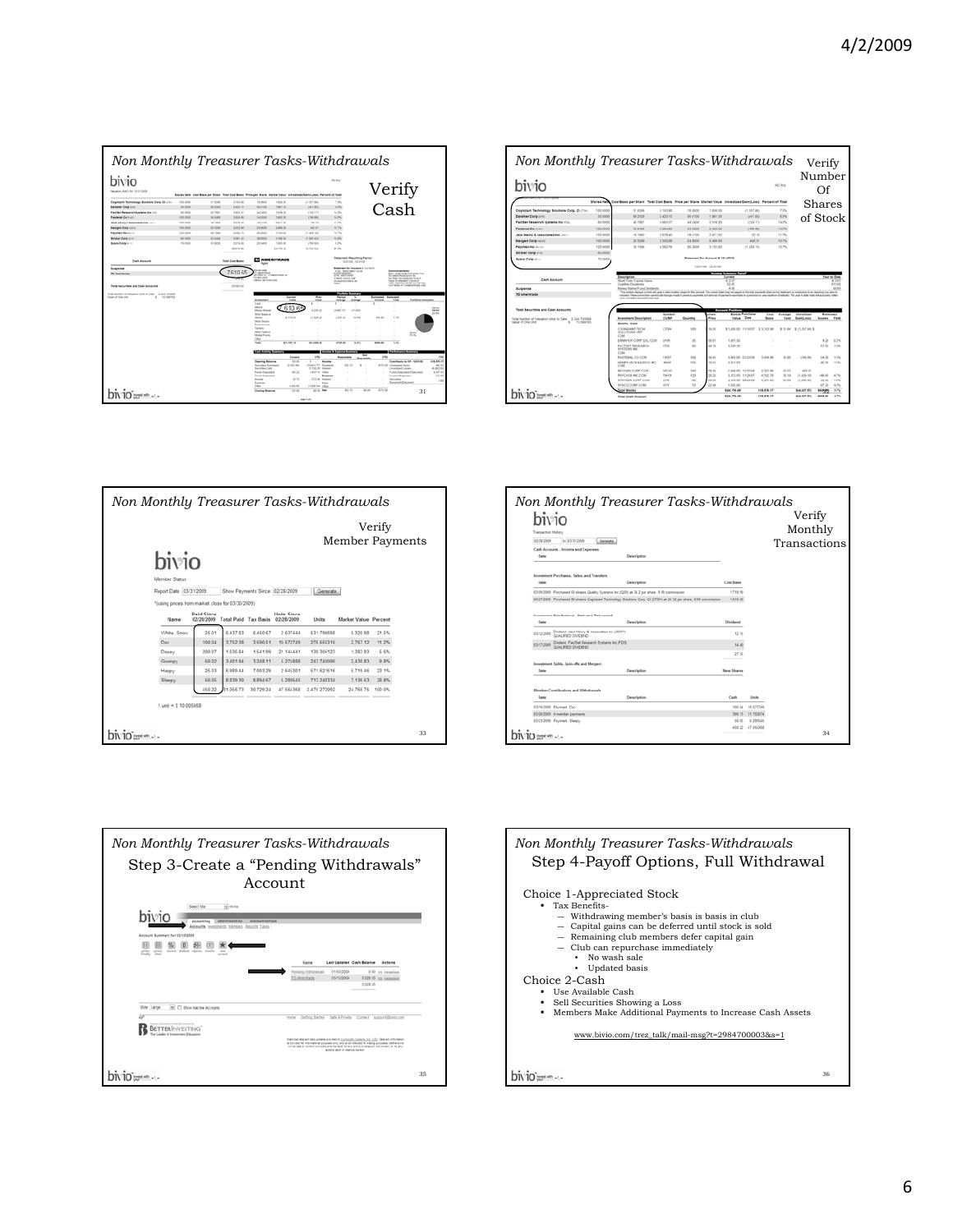



| Non Monthly Treasurer Tasks-Withdrawals                                                                                                                                                                                                                                                                                      |  |
|------------------------------------------------------------------------------------------------------------------------------------------------------------------------------------------------------------------------------------------------------------------------------------------------------------------------------|--|
| · Sneezy decides to withdraw and notifies his club in writing<br>Sept:                                                                                                                                                                                                                                                       |  |
| · Club Meeting 1-withdrawal officially received<br>• Club estimates amount owed, evaluates current assets, decides payoff method, identifies<br>stocks that can be sold and/or transferred<br>Sept 30<br>• If it looks like stock will be transferred. Sneezy is asked to setup a brokerage account<br>with the club broker. |  |
| . Official valuation date for meeting 2 and for determining Sneezy's payout amount.<br>Treasurer processes withdrawal paperwork and initiates any stock transfers<br>Oct. 29<br>required.                                                                                                                                    |  |
| • Club Meeting 2<br>. Club reviews final dispersal details. Confirms any stock with a loss that needs to<br>Oct. 31<br>be sold to raise cash.                                                                                                                                                                                |  |
| · Sells any losing stock needed to raise cash, writes check, delivers check and<br>withdrawal report to Sneezy<br>Oct 29-<br>Nov. 18                                                                                                                                                                                         |  |
| 39                                                                                                                                                                                                                                                                                                                           |  |

| Non Monthly Treasurer Tasks-Withdrawals |                                          |                                 |                             |           |                                  |              |                             |        | Meeting 1, withdrawal request received, payoff method discussed |
|-----------------------------------------|------------------------------------------|---------------------------------|-----------------------------|-----------|----------------------------------|--------------|-----------------------------|--------|-----------------------------------------------------------------|
|                                         | bivio                                    |                                 |                             |           |                                  |              |                             |        |                                                                 |
|                                         | Member Status<br>Report Date: 09/26/2008 |                                 |                             |           | Show Payments Since: 08/26/2008  | Generate.    |                             |        |                                                                 |
|                                         | Name                                     | <b>Paid Since</b><br>08/26/2008 | <b>Total Paid Tax Basis</b> |           | <b>Units Since</b><br>08/26/2008 | Units        | <b>Market Value Percent</b> |        |                                                                 |
|                                         | White, Snow                              | 0.00                            | 6, 262. 76                  | 6,986.33  | 0.000000                         | 515 412907   | 7.029.86                    | 17.9%  |                                                                 |
|                                         | Doc                                      | 0.00                            | 3.052.10                    | 3.214.85  | 0.000000                         | 210 997182   | 2 877 85                    | 7.3%   |                                                                 |
|                                         | Dopey                                    | 0.00                            | 735.42                      | 735.42    | 0.000000                         | 51.782524    | 706.28                      | 1.8%   |                                                                 |
|                                         | Grumpy                                   | 0.00                            | 3.051.80                    | 3.214.66  | 0.000000                         | 210.977426   | 2 877 58                    | 7.3%   |                                                                 |
|                                         | Hacov                                    | 0.00                            | 6.833.67                    | 7.611.01  | 0.000000                         | 556.511612   | 7.590.41                    | 19.3%  |                                                                 |
|                                         | Sleepy                                   | 0.00                            | 8.539.00                    | 9.538.35  | 0.000000                         | 685 247276   | 9.346.28                    | 23.8%  |                                                                 |
|                                         | Sneezy                                   | 0.00                            | 7.962.53                    | 8.955.65  | 0.000000                         | 646.109247   | 8 812 46                    |        |                                                                 |
|                                         |                                          | 0.00                            | 36.437.28                   | 40.256.16 | 0.000000                         | 2.877.038174 | 39, 240. 72                 | 100.0% |                                                                 |
|                                         | 1 unit = \$ 13.639277                    |                                 |                             |           |                                  |              |                             |        |                                                                 |
| $DIV1O$ install $\ldots$                |                                          |                                 |                             |           |                                  |              |                             |        | 40                                                              |

| Non Monthly Treasurer Tasks-Withdrawals                                                        |          |         |                  |         |             |                                                                                                                        |        |
|------------------------------------------------------------------------------------------------|----------|---------|------------------|---------|-------------|------------------------------------------------------------------------------------------------------------------------|--------|
|                                                                                                |          |         |                  |         |             |                                                                                                                        |        |
|                                                                                                |          |         |                  |         |             |                                                                                                                        |        |
|                                                                                                |          |         |                  |         |             |                                                                                                                        |        |
| hivio                                                                                          |          |         |                  |         |             |                                                                                                                        |        |
|                                                                                                |          |         |                  |         |             |                                                                                                                        |        |
| Valuation (NAV) for 09/26/2008                                                                 |          |         |                  |         |             |                                                                                                                        |        |
|                                                                                                |          |         |                  |         |             | Shares Held Cost Basis per Share Total Cost Basis Price per Share Market Value Unrealized Gain/ILossi Percent of Total |        |
| Cognizant Technology Solutions Corp. Cl chose                                                  | 100,0000 | 31,6398 | 3 163 98         | 24,7300 | 2,473.00    | (690.98)                                                                                                               | 6.3%   |
| Danaher Corp (CHR)                                                                             | 35,0000  | 69 2329 | 2.423.15         | 70,9800 | 2,484.30    | 61.15                                                                                                                  | 6.3%   |
| FactSet Research Systems Inc ros:                                                              | 80,0000  | 45 7921 | 3.663.37         | 53 6700 | 4.293.60    | 630.23                                                                                                                 | 10.9%  |
| Fastenal Co FASTI                                                                              | 100,0000 | 36 R499 | 3 684 99         | 50.3800 | 5.038.00    | 1.353.01                                                                                                               | 12.8%  |
| General Electric Company (68)                                                                  | 126,0000 | 32,5792 | 4.104.98         | 25.2500 | 3 181 50    | (923.48)                                                                                                               | 8.1%   |
| Jack Henry & Associates Inc unen                                                               | 150,0000 | 19 1950 | 2.879.40         | 20.7300 | 3 109.50    | 230.10                                                                                                                 | 7.9%   |
| Paychex Inc. PAYS:                                                                             | 120,0000 | 38 1898 | 4 582 78         | 33.3500 | 4.002.00    | 580.78                                                                                                                 | 10.2%  |
| Starbucks Corp (seuso)                                                                         | 100 0000 | 28,4000 | 2 840 00         | 14 9600 | 1,496.00    | (1.344, 00)                                                                                                            | 3.8%   |
| Stryker Corp (\$19)                                                                            | 80,0000  | 63.6429 | 5.091.47         | 64.3100 | 5.144.80    | 63.33                                                                                                                  | 13.1%  |
| Sysco Corp (sirv)                                                                              | 70,0000  | 33.9229 | $2.374$ 60       | 33 3000 | 2.331.00    | (43.60)                                                                                                                | 5.9%   |
| Walgreen Co (NAD)                                                                              | 80,0000  | 37,3553 | 2.988.42         | 32.7300 | 2.618.00    | <b>976 W</b>                                                                                                           | 6.7%   |
|                                                                                                |          |         | 37.797.10        |         | 36.172.10   | 1.625.00                                                                                                               | 92.2%  |
| Cash Account                                                                                   |          |         | Total Cost Rasis |         |             | Market Value Unrealized Gain/ILossi Percent of Total                                                                   |        |
| TD Ameritrade                                                                                  |          |         | 3 068 62         |         | 3 8 8 9 1 5 | 00                                                                                                                     | 7.8%   |
|                                                                                                |          |         | 3.068.62         |         | 3.058.62    | 0.00                                                                                                                   | 7.8%   |
| Total Securities and Cash Accounts                                                             |          |         | 40 865 72        |         | 39 240 72   | (1.625.00)                                                                                                             | 100.0% |
| Total Number of Valuation Units to Date<br>2.877.038174<br>Value of One Unit<br>13.639277<br>s |          |         |                  |         |             |                                                                                                                        |        |
| $10$ install $-1$                                                                              |          |         |                  |         |             |                                                                                                                        | 41     |

|                     | Meeting 2               |                          |                             |           |                                  | Member Status Report-Valuation 2 Days before |                             |        |    |
|---------------------|-------------------------|--------------------------|-----------------------------|-----------|----------------------------------|----------------------------------------------|-----------------------------|--------|----|
|                     | bivio<br>Member Status  |                          |                             |           |                                  |                                              |                             |        |    |
|                     | Report Date: 10/29/2008 |                          |                             |           | Show Payments Since: 09/29/2008  | Generate.                                    |                             |        |    |
|                     | Name                    | Paid Since<br>09/29/2008 | <b>Total Paid Tax Basis</b> |           | <b>Units Since</b><br>09/29/2008 | Units                                        | <b>Market Value Percent</b> |        |    |
|                     | White, Snow             | 50.02                    | 6.312.78                    | 7.036.35  | 4.009545                         | 519.422452                                   | 5.560.08                    | 17.8%  |    |
|                     | Doc                     | 200.08                   | 3.252.18                    | 3,414.93  | 16.038179                        | 227.035361                                   | 2.430.27                    | 7.8%   |    |
|                     | Dopey                   | 100.07                   | 835.49                      | 835.49    | 6.897731                         | 58.680255                                    | 628.13                      | 2.0%   |    |
|                     | Grumpy                  | 100.04                   | 3.151.84                    | 3.314.59  | 8.019089                         | 218.996515                                   | 2.344.21                    | 7.5%   |    |
|                     | Happy                   | 25.03                    | 6,858.70                    | 7.636.04  | 2 287457                         | 558.799069                                   | 5.981.58                    | 19.1%  |    |
|                     | Sleepy                  | 100.10                   | 8.639.10                    | 9.638.45  | 8.023898                         | 693.271174                                   | 7.421.02                    | 23.7%  |    |
|                     | Sneezy                  | 0.00                     | 7.962.53                    | 8.955.65  | 0.000000                         | 646.109247                                   | 6.916.18                    |        |    |
|                     |                         | 575.34                   | 37.012.62                   | 40.831.50 | 45.275899                        | 2.922.314073                                 | 31,281.47                   | 100.0% |    |
|                     | 1 unit = \$ 10.704349   |                          |                             |           |                                  |                                              |                             |        |    |
| <b>DIVIO</b> motors |                         |                          |                             |           |                                  |                                              |                             |        | 42 |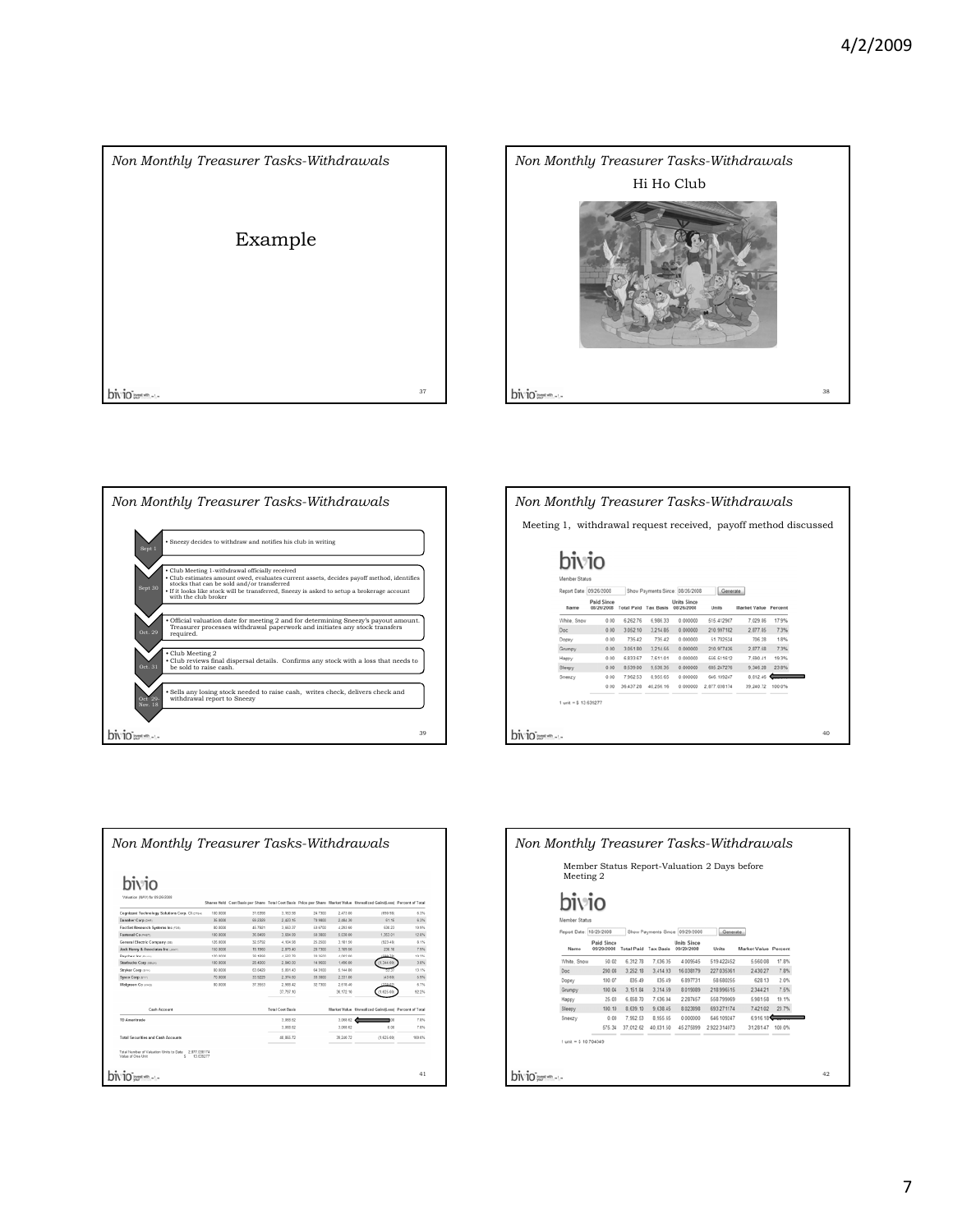| 31,6398<br>69.2329<br>45.7921<br>36 8499<br>32.5792<br>19 1960<br>38 1898<br>63.6429<br>33 9229 | 3 153 98<br>2.423.15<br>3,663.37<br>3.684.99<br>4.104.98<br>2.879.40<br>4 582 78<br>5.091.43 | 17,9500<br>56 7900<br>36,8600<br>39.1200<br>19,2000<br>16.7700<br>26,4600 | 1.795.00<br>1987 65<br>2 948 80<br>3.912.00<br>2.419.20<br>2.515.50<br>3.175.20 | Shares Held Cost Basis per Share Total Cost Basis Price per Share Market Value Unrealized Gain/Lossi Percent of Total<br>(1.368.98)<br>(436.60)<br>(714.57)<br>227.01<br>(1.685, 78)<br>(363.90)<br>(1,407.58) | 5.7%<br>6.3%<br>9.4%<br>12.5%<br>7.7%<br><b>B 0%</b><br>10.2%   |
|-------------------------------------------------------------------------------------------------|----------------------------------------------------------------------------------------------|---------------------------------------------------------------------------|---------------------------------------------------------------------------------|----------------------------------------------------------------------------------------------------------------------------------------------------------------------------------------------------------------|-----------------------------------------------------------------|
|                                                                                                 |                                                                                              |                                                                           |                                                                                 |                                                                                                                                                                                                                |                                                                 |
|                                                                                                 |                                                                                              |                                                                           |                                                                                 |                                                                                                                                                                                                                |                                                                 |
|                                                                                                 |                                                                                              |                                                                           |                                                                                 |                                                                                                                                                                                                                |                                                                 |
|                                                                                                 |                                                                                              |                                                                           |                                                                                 |                                                                                                                                                                                                                |                                                                 |
|                                                                                                 |                                                                                              |                                                                           |                                                                                 |                                                                                                                                                                                                                |                                                                 |
|                                                                                                 |                                                                                              |                                                                           |                                                                                 |                                                                                                                                                                                                                |                                                                 |
|                                                                                                 |                                                                                              |                                                                           |                                                                                 |                                                                                                                                                                                                                |                                                                 |
|                                                                                                 |                                                                                              |                                                                           |                                                                                 |                                                                                                                                                                                                                |                                                                 |
|                                                                                                 |                                                                                              |                                                                           |                                                                                 |                                                                                                                                                                                                                |                                                                 |
|                                                                                                 |                                                                                              |                                                                           |                                                                                 |                                                                                                                                                                                                                |                                                                 |
|                                                                                                 |                                                                                              |                                                                           |                                                                                 |                                                                                                                                                                                                                |                                                                 |
|                                                                                                 |                                                                                              |                                                                           |                                                                                 |                                                                                                                                                                                                                |                                                                 |
|                                                                                                 |                                                                                              | 50,5800                                                                   | 4.045.40                                                                        | (1.045.03)                                                                                                                                                                                                     | 12.9%                                                           |
|                                                                                                 | 2 374 60                                                                                     | 24,8600                                                                   | 1,740.20                                                                        | (634.40)                                                                                                                                                                                                       | 5.6%                                                            |
|                                                                                                 | 31,968.68                                                                                    |                                                                           | 24.539.95                                                                       | (7.428.73)                                                                                                                                                                                                     | 78.5%                                                           |
|                                                                                                 | <b>Total Cost Basis</b>                                                                      |                                                                           |                                                                                 |                                                                                                                                                                                                                |                                                                 |
|                                                                                                 | 6.741.52                                                                                     |                                                                           |                                                                                 | ma na                                                                                                                                                                                                          | 21.6%                                                           |
|                                                                                                 | 6.741.62                                                                                     |                                                                           | 6 741 52                                                                        | 0.00                                                                                                                                                                                                           | 21.6%                                                           |
|                                                                                                 | 38 710 20                                                                                    |                                                                           | 31, 281, 47                                                                     | (7.428.73)                                                                                                                                                                                                     | 100.0%                                                          |
|                                                                                                 |                                                                                              |                                                                           |                                                                                 |                                                                                                                                                                                                                |                                                                 |
|                                                                                                 |                                                                                              |                                                                           |                                                                                 |                                                                                                                                                                                                                |                                                                 |
|                                                                                                 |                                                                                              |                                                                           |                                                                                 |                                                                                                                                                                                                                | Market Value Unrealized GainVLoss) Percent of Total<br>6.741.52 |



|                                                     |                           | Non Monthly Treasurer Tasks-Withdrawals                                                   |              |                             |        |                               |
|-----------------------------------------------------|---------------------------|-------------------------------------------------------------------------------------------|--------------|-----------------------------|--------|-------------------------------|
| bivio                                               | Select Site<br>accounting | M Hi Ho<br>administration<br>communications<br>Accounts Investments Members Reports Taxes |              |                             |        |                               |
| Member Summary for 04/01/2009                       |                           |                                                                                           |              |                             |        |                               |
| payment(s) withdraw<br>printer<br>friendly<br>theat |                           |                                                                                           |              |                             |        |                               |
|                                                     |                           | Name                                                                                      | Units        | <b>Market Value Percent</b> |        | Actions                       |
|                                                     |                           | White, Snow                                                                               | 531.631981   | 5.525.34                    |        | 17.1% painets too panelling   |
|                                                     |                           | Doc                                                                                       | 275 873478   | 2.867.20                    |        | 8.8% gaiment fee, tangestory  |
|                                                     |                           | Dopey                                                                                     | 137.123732   | 1.425.15                    |        | 4.4% games ha tanadies        |
|                                                     |                           | Grumpy                                                                                    | 243.415575   | 2.529.86                    |        | 7.8% games to tenesting       |
|                                                     |                           |                                                                                           |              |                             |        |                               |
|                                                     |                           | Happy                                                                                     | 571.471104   | 5.939.39                    |        | 18.3% payment tea memorians   |
|                                                     |                           | Sleepy                                                                                    | 712 938315   | 7,409.68                    |        | 22.9% paimers fee terrestions |
|                                                     |                           | Sonsta                                                                                    | 646.109247   | 6.715.12                    |        | 20.7% games to zatesting      |
|                                                     |                           |                                                                                           | 3.118.663432 | 32.411.74                   | 100.0% |                               |





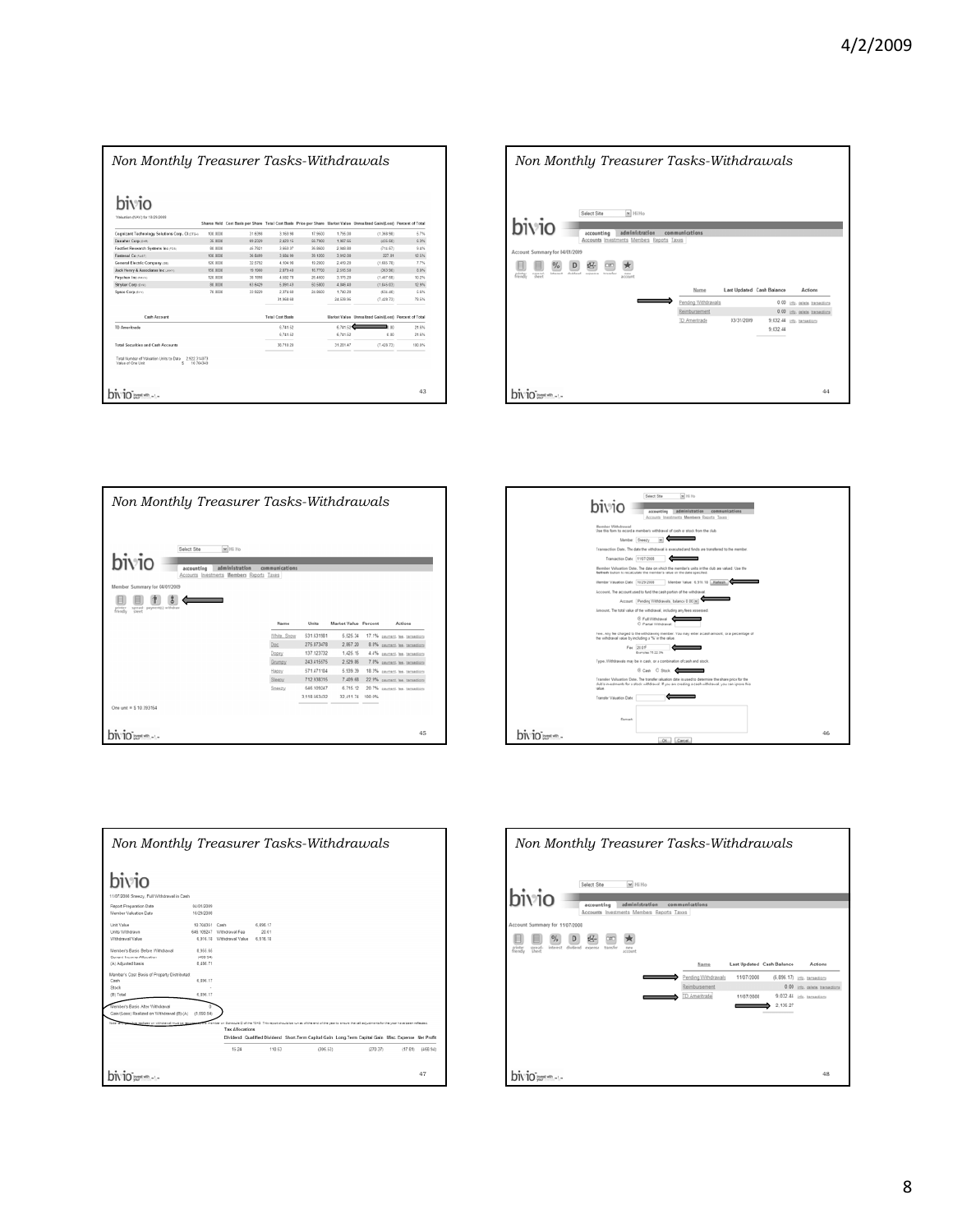| Non Monthly Treasurer Tasks-Withdrawals                                                                                         |
|---------------------------------------------------------------------------------------------------------------------------------|
| When Sneezy cashes his check, record it as a transfer<br>from Broker to Pending Withdrawals                                     |
| Select Site<br>M Hi Ho<br>bi∨io<br>administration<br>communications<br>accounting<br>Accounts Investments Members Reports Taxes |
| <b>Account Transfer</b><br>Transaction Date:<br>1/1/2009                                                                        |
| Source Account: TD Ameritrade                                                                                                   |
| Tarpet Account: Pending Withdrawals [M]                                                                                         |
| 6896.17<br>Amount:                                                                                                              |
| Check 101-Sneezy Withdrawal<br>Remark:                                                                                          |
| Cancel.                                                                                                                         |
| 49                                                                                                                              |

| bivio                                  | Select Site<br>accounting       | M Hi Ho<br>administration<br>Accounts Investments Members Reports Taxes | communications      |            |                           |                               |
|----------------------------------------|---------------------------------|-------------------------------------------------------------------------|---------------------|------------|---------------------------|-------------------------------|
| Account Summary for 04/01/2009         |                                 |                                                                         |                     |            |                           |                               |
| prear<br>interest:<br>friend)<br>sheet | dividend<br>transfer<br>expense | fut or<br>account                                                       | Name                |            | Last Updated Cash Balance | <b>Actions</b>                |
|                                        |                                 |                                                                         | Pending Withdrawals | 03/01/2009 |                           | 0.00 into transmission        |
|                                        |                                 |                                                                         | Reimbursement       |            |                           | 0.00 into palate transactions |
|                                        |                                 |                                                                         | TD Ameritrade       | 03/31/2009 |                           | 2.136.27 into писанием        |
|                                        |                                 |                                                                         |                     |            | 2 136 27                  |                               |
|                                        |                                 |                                                                         |                     |            |                           |                               |



53



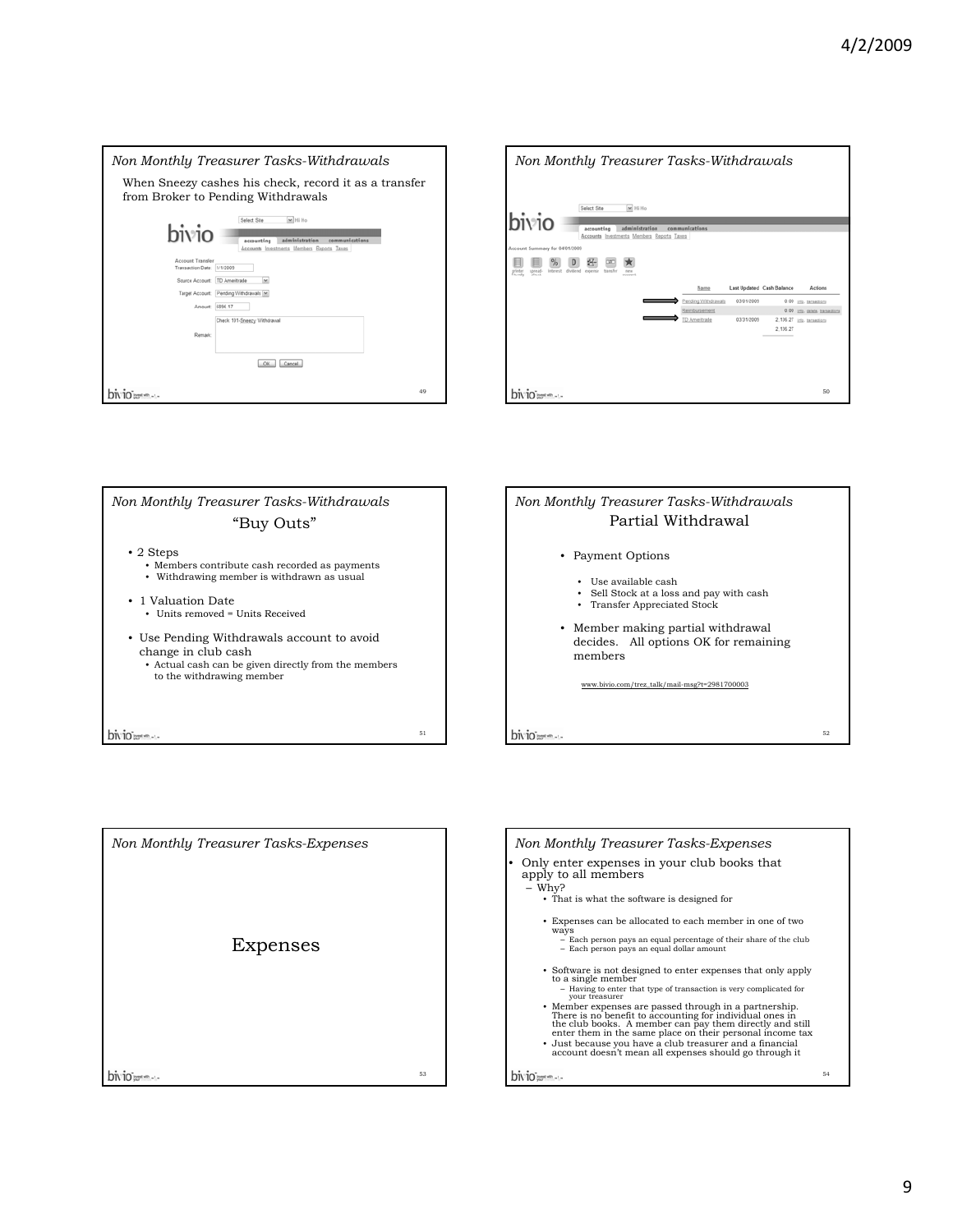

| Non Monthly Treasurer Tasks-Expenses                                                                                            |    |
|---------------------------------------------------------------------------------------------------------------------------------|----|
| Select Site<br>M Hi Ho<br>bivio<br>administration<br>accounting<br>communications<br>Accounts Investments Members Reports Taxes |    |
| <b>Account Expense</b><br>$\left\vert \mathbf{M}\right\vert$<br>Account: TD Ameritrade                                          |    |
| Transaction Date: 04/01/2009                                                                                                    |    |
| Amount: 99                                                                                                                      |    |
| bivio Subscription<br>Category:<br>$\overline{\phantom{a}}$                                                                     |    |
| Allocate Equally Among Members<br>Inhat's this?)                                                                                |    |
| <b>Remark</b>                                                                                                                   |    |
| Cancel.<br>OR                                                                                                                   |    |
|                                                                                                                                 |    |
|                                                                                                                                 | 56 |







58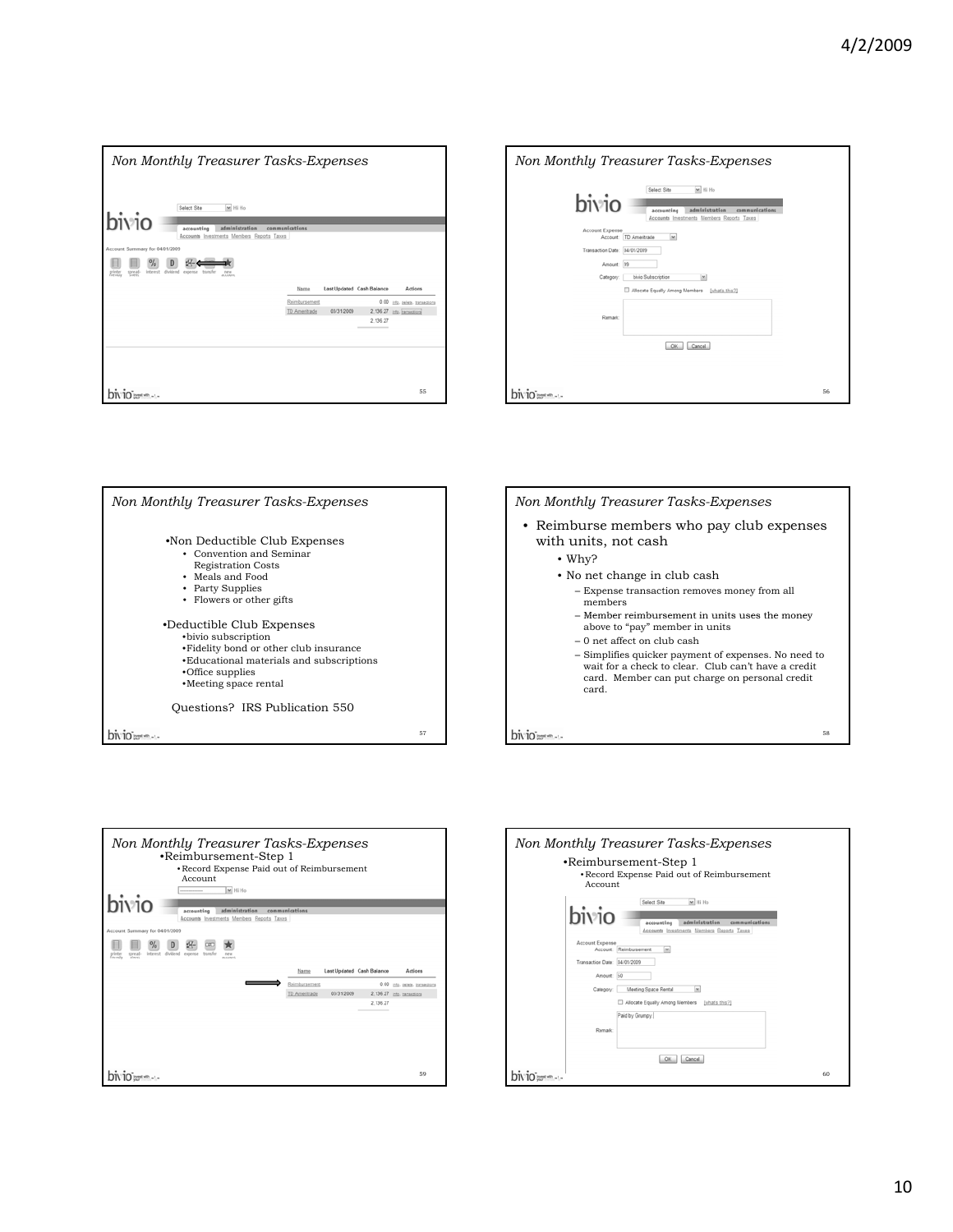

| •Reimbursement-Step 2<br>• Payment Recorded for Grumpy into<br>Reimbursement Account<br>M Hi Ho<br>Salact Site |                |            |                      |                                 |
|----------------------------------------------------------------------------------------------------------------|----------------|------------|----------------------|---------------------------------|
| <b>TVIO</b><br>administration<br>accounting<br>Accounts Investments Members Reports Taxes                      | communications |            |                      |                                 |
| Member Summary for 04/01/2009<br>payment(s) withdraw<br>friendly<br>Sheet                                      |                |            |                      |                                 |
|                                                                                                                | Name           | Units      | Market Value Percent | Actions                         |
|                                                                                                                | White Snow     | 531.781519 | 5.482.41             | 21.5% gayment fee, transactions |
|                                                                                                                | Doc            | 276.471629 | 2.850.29             | 11.2% gayment fee, transactions |
|                                                                                                                | Dopey          | 138.171582 | 1,424.48             | 5.6% gayment fee, transactions  |
|                                                                                                                | Grumpy         | 243.714648 |                      | 2. The contract is intention    |
|                                                                                                                | Happy          | 571 600002 | 5 892 92             | 23.1% payment fee, transactions |
|                                                                                                                |                | 713 214068 | 7.352.89             | 28.8% gaument fee, transactions |
|                                                                                                                | Sleepy         |            |                      |                                 |







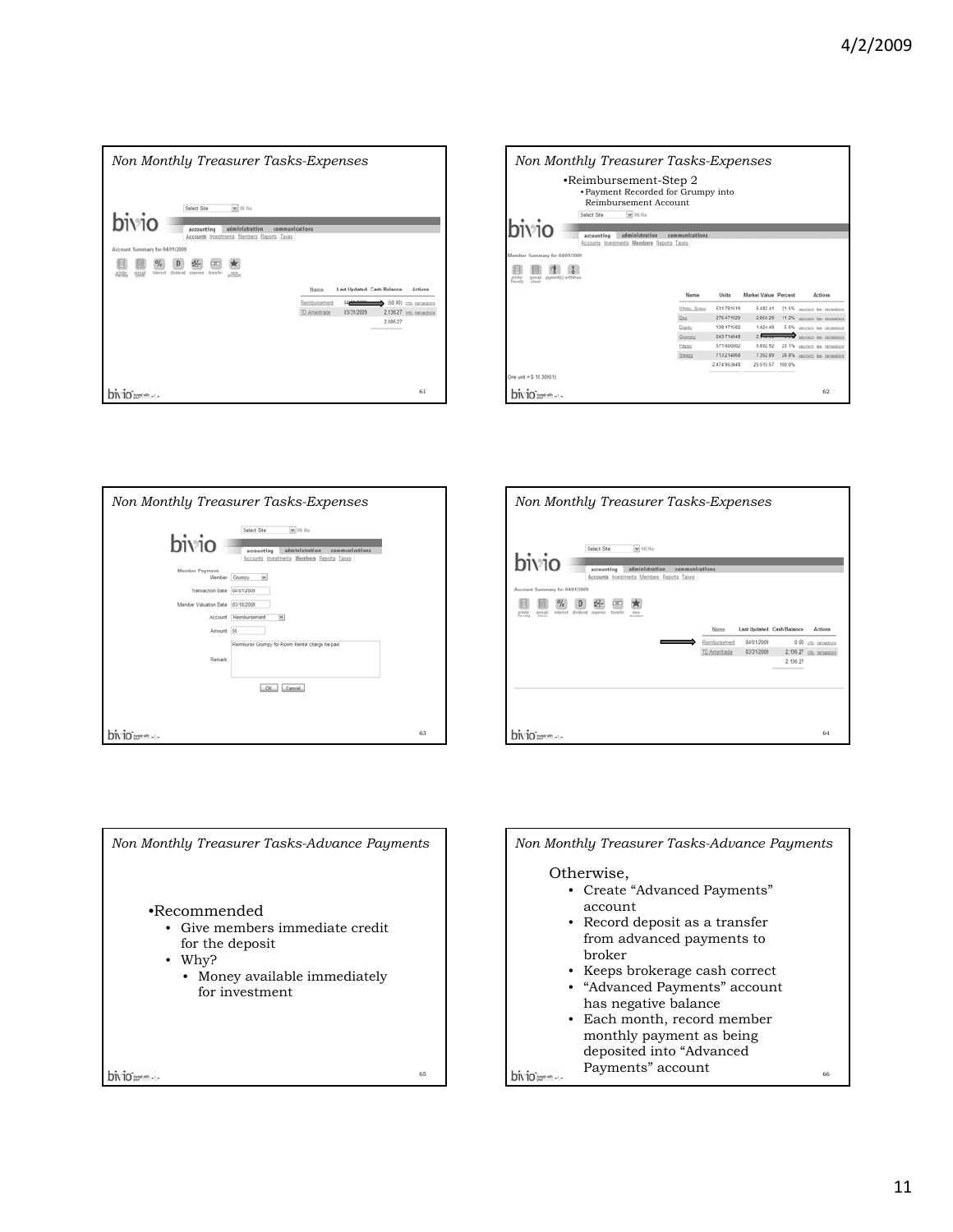